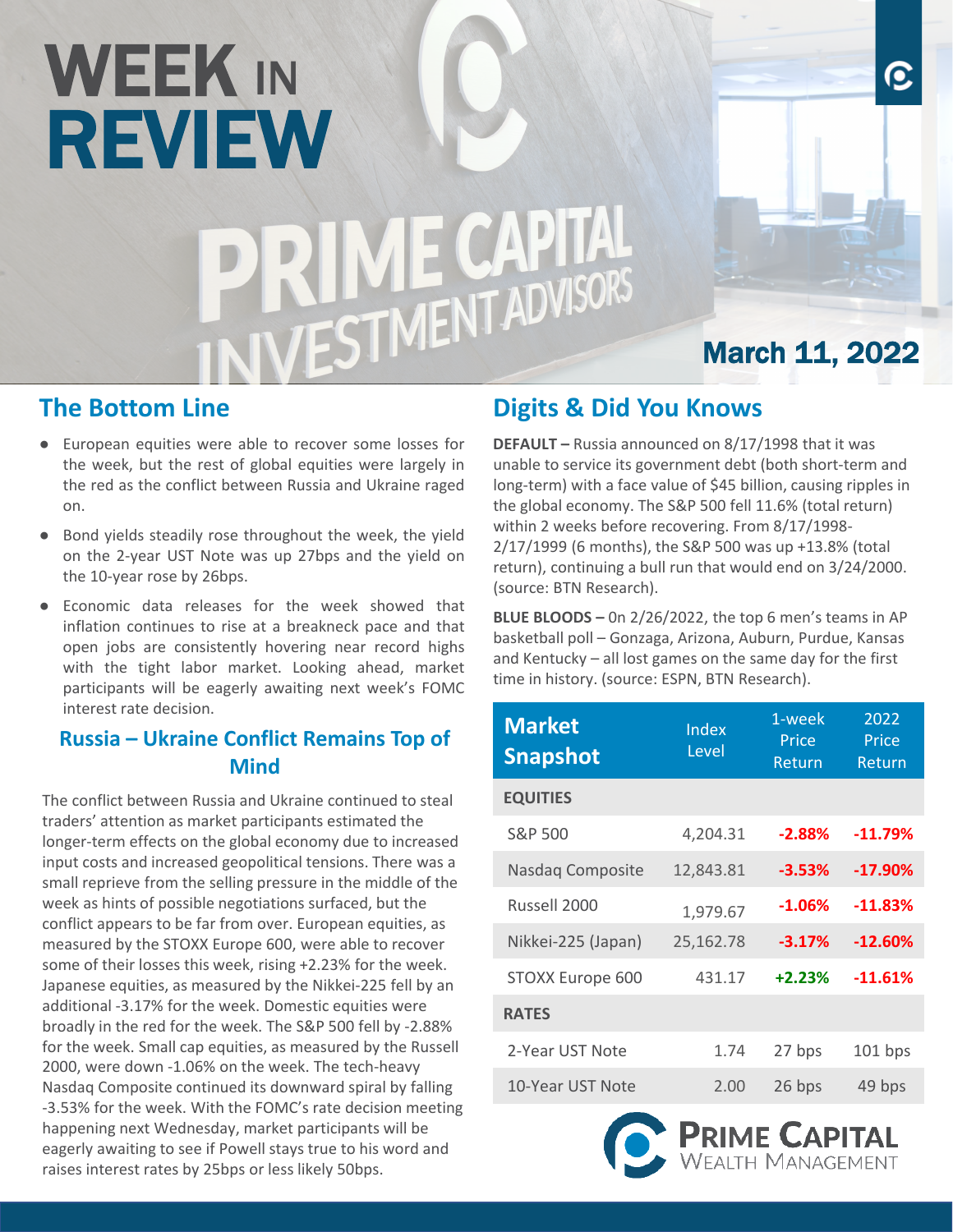# March 11, 2022



#### **Chart of the Week**

Price Index (CPI), landed in line with expectations of +7.9% on the year over year measure and +0.8% on the month over month. While it's encouraging to not see the measure come in above expectations, this reading illustrated that inflation continues to be persistent and it appears that the more volatile components of Food and Energy prices are starting to bleed over into the Core categories. Historically, a reading of this magnitude would likely lead to the Fed rising interest rates by 50bps, however, the effects of the conflict between Russia and Ukraine and the Fed's limited toolbox currently have all but erased the likelihood of a 50bps hike in favor for a 25bps when the FOMC meets next week for their rate decision.

#### **CPI Screams Ahead**



#### **Economic Rundown**

- Coming in at its slowest pace in over a year, **Consumer Credit** missed expectations of \$24.25b, landing at \$6.84b.
- **NFIB Small Business Optimism** came in below expectations of 97.3 at 95.7.
- **US Trade Balance** deficit was larger than anticipated at \$89.7b versus survey estimates of \$87.3b.
- **Wholesale Inventories** landed right in line with expectations of +0.8%.
- Increasing for the first time in several weeks, **MBA Mortgage Applications** rose by 8.5% compared to -0.7% last week.
- **Job Openings Labor Turnover Survey (JOLTS)** came in well above expectations of 10.95m, landing at 11.26m.
- **CPI** Month over Month was in line with expectations of +0.8%.
- **Jobless Claims** slightly missed the mark this week, coming in at 227k versus expectations of 217k.
- **Household Change in Net Worth** rose to a record high in the final quarter of last year, increasing by \$5.3 trillion.
- **Real Avg. Hourly Earnings** fell by -2.6% for the month of February.
- **U. of Mich. Sentiment** came in below expectations of 61.0, landing at 59.7.

#### **The Week Ahead**

| Monday    | $\cdot$ N/A                                                                                                                                             |
|-----------|---------------------------------------------------------------------------------------------------------------------------------------------------------|
| Tuesday   | • Empire Manufacturing<br>• PPI Final Demand<br>• Total Net TIC Flows                                                                                   |
| Wednesday | • MBA Mortgage Applications<br>• Retail Sales Advance<br>• Import Price Index<br>• FOMC Rate Decision                                                   |
| Thursday  | <b>Housing Starts</b><br>$\bullet$<br><b>Building Permits</b><br>$\bullet$<br>Initial Jobless Claims<br>$\bullet$<br>Industrial Production<br>$\bullet$ |
| Friday    | • Existing Home Sales<br>• Leading Index                                                                                                                |

©2022 Prime Capital Investment Advisors, LLC. The views and information contained herein are (1) for informational purposes only, (2) are not to be taken as a recommendation to buy or sell any investment, and (3) should not be construed or acted upon as individualized investment advice. The information contained herein was obtained from sources we believe to be reliable but is not guaranteed as to its accuracy or completeness. Investing involves risk. Investors should be prepared to bear loss, including total loss of principal. Diversification does not guarantee investment returns and does not eliminate the risk of loss. Past performance is no guarantee of comparable future results.